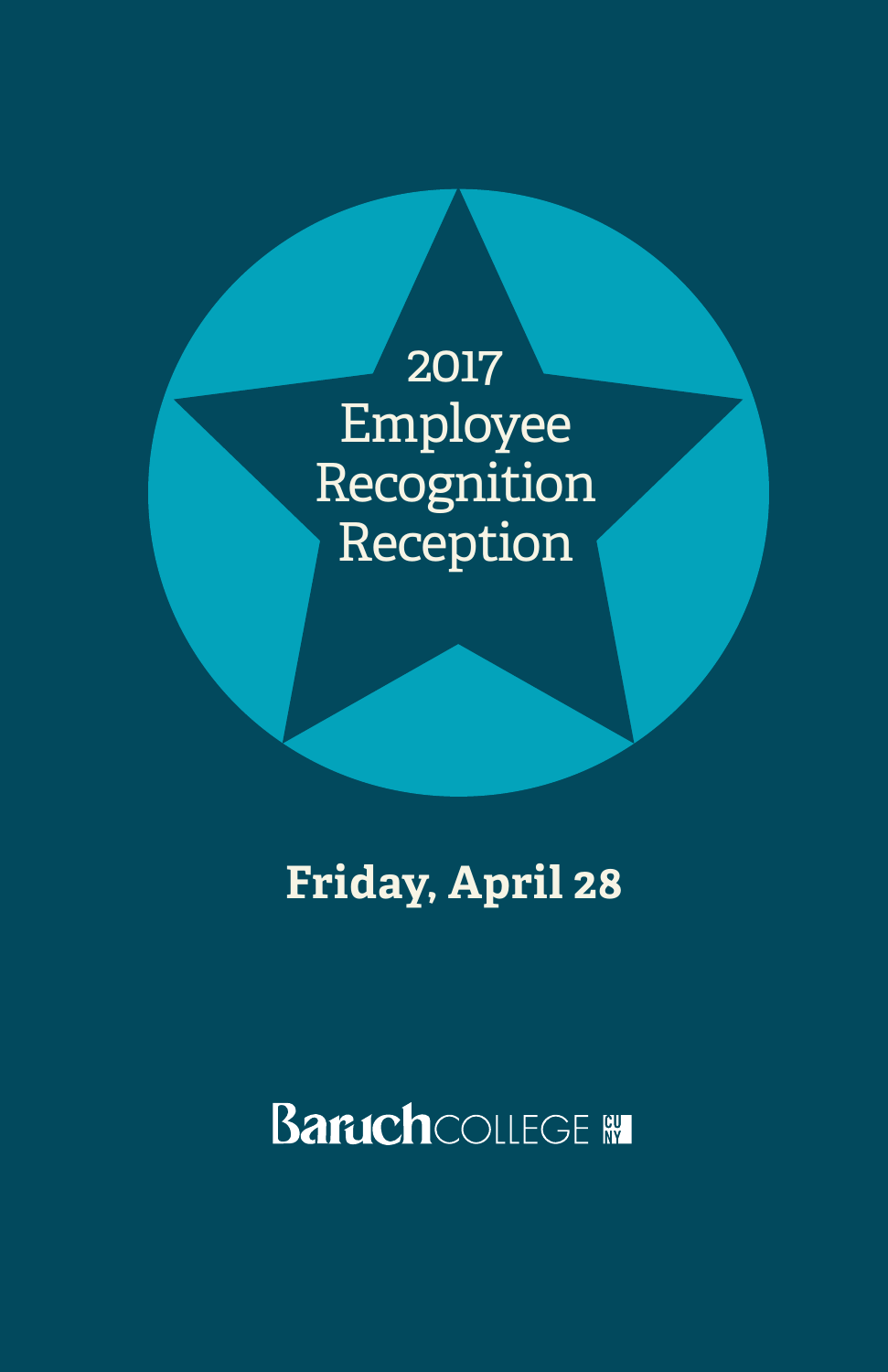

Dear Colleagues,

I want to thank you, esteemed members of the Baruch College community, for your many years of service and dedication. Baruch's outstanding reputation is a reflection of your hard work and commitment to our mission of offering access to a quality higher education at an affordable price.

Our students are the beneficiaries of the work you perform on a daily basis to ensure that Baruch College is a welcoming and supportive learning environment, a place where students can prepare for careers and are provided with the necessary support services to facilitate their pursuit of higher education.

Your loyalty to Baruch is greatly valued. And today we gather to recognize and celebrate your service and all that you do to make the College the outstanding institution that it is. Thank you for "Making Baruch Better Every Day"!

Yours sincerely,

Mitchel B. Wallerstein President

#### **WELCOMING REMARKS AND INTRODUCTION OF THE PRESIDENT**

MONIQUE BROWN GEORGE Executive Director of Human Resources

**Greetings** 

MITCHEL B. WALLERSTEIN President

 $\frac{1}{2}$ **AWARDS CEREMONY**

**Divisional Recognition of Baruch College Service Awards Honorees with \*10, 15, 20, 25, 30, 35, 40, 45 Years of Service**

**Honoree Recognition of Baruch College Annual Excellence Awards**

## $\frac{1}{2}$ **CLOSING REMARKS**

MITCHEL B. WALLERSTEIN

Gifts donated by: George C. Fina & The Michael C. Fina Company

\*Years of service is based on first full-time appointment

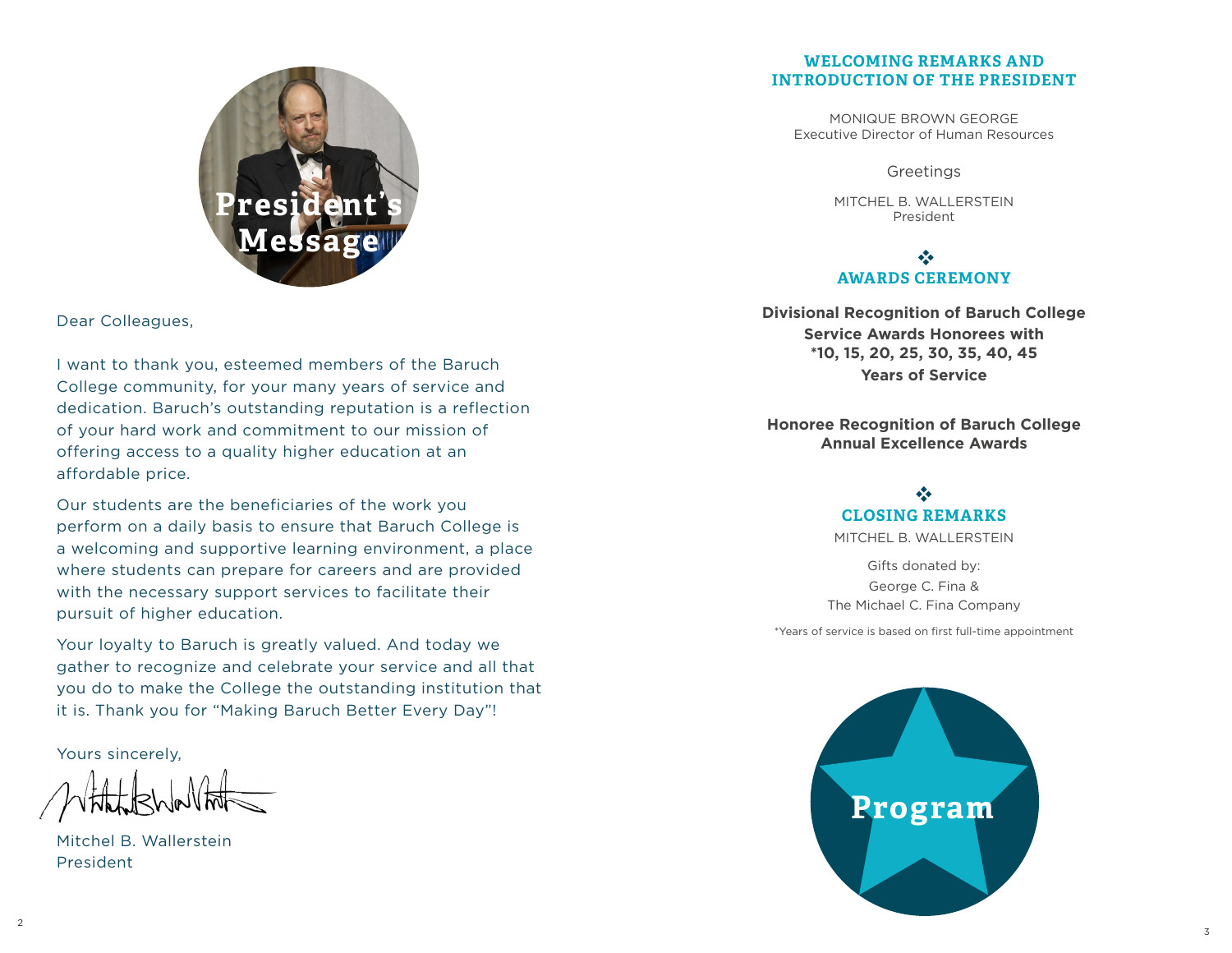## **BARUCH COLLEGE SERVICE AWARDS**

## **ACCOUNTING OPERATIONS**

PRESENTER: MARY FINNEN, Assistant VP for Finance

**Juan Gonzalez** Mail Message Services Worker, Mailroom, 10

**Fung Chan** Finance Accountant, Accounting Operations , 35

## **ATHLETICS AND RECREATION**

PRESENTER: ART KING, VP for Student Affairs and Dean of Students

**John Neves** Student Athletic Program Specialist, Athletics and Recreation, 10

## **BCTC**

PRESENTER: ARTHUR DOWNING, VP for Information Services and Dean of the Library

**Jean Alarcon**  IT Assistant, BCTC, 10 **Martin Fries**  IT Computer Systems Manager, 20

**Louis Chung**  IT Assistant, BCTC, 10 **Felipe Tejera** IT Academic Applications Director, 35 **BURSAR'S OFFICE**

**Baruch Seecharan**  IT Assistant, BCTC, 10

PRESENTER: MITCHEL WALLERSTEIN, President

**Arthur Downing** Vice President for Information Services and Dean of the Library, 20

## **BUILDINGS AND GROUNDS**

#### PRESENTER: KATHARINE COBB, VP for Administration and Finance

**Onerys Cabral** Custodial Assistant, 10 **Andrey Kovalev** Elevator Mechanic, 15

**Yolanda Alvarez** Custodial Assistant, 15 **Miguel Lind** Custodial Assistant, 15

**Samuel Asamoah** Custodial Assistant, 15

**Armando Moreno** Custodial Assistant, 15

Custodial Assistant, 15

**German Santana**

**May-har Sie**

**Christine Stone**

**Cristina Torres** Custodial Assistant, 15

**AmarilisTorres** Custodial Assistant, 20

**Radhames Rodriguez** Custodial Assistant, 15

**Celio Santana** Custodial Assistant, 15

**Juan Cabral** Custodial Assistant, 15 **Isaac Nelson** Custodial Supervisor, 15 Custodial Assistant, 15

**Mark Fishman** Painter, Maintenance, 15 Custodial Assistant, 15 **Douglas Paquette**

**Guy Havercome** Maintenance Worker, 15

**Juana Parra**

Custodial Assistant, 15

**Ana Henriquez** Custodial Assistant, 15 **Carlos Perales** Custodial Assistant, 15

**Fernando Villamar** Custodial Assistant, 15

CUNY Office Assistant, 15

**GustavoHernandez** Custodial Assistant, 15

Custodial Assistant, 15

**Pedro Jerez**

**Kan Quey** Custodial Assistant, 15

**Francisco Rodriguez** Custodial Assistant, 15

PRESENTER: KATHARINE COBB

**Xiu Ying Chen** Finance Accountant, 10

**Yu Zhao** Finance Accountant, 10

**Meilin Cheung** Finance Manager, Business Office/Financial Operations, 20 **Sandy Sui Chi Ho** Enrollment Bursar Manager, 25

**Angelina Solis** Finance Accountant Assistant, 30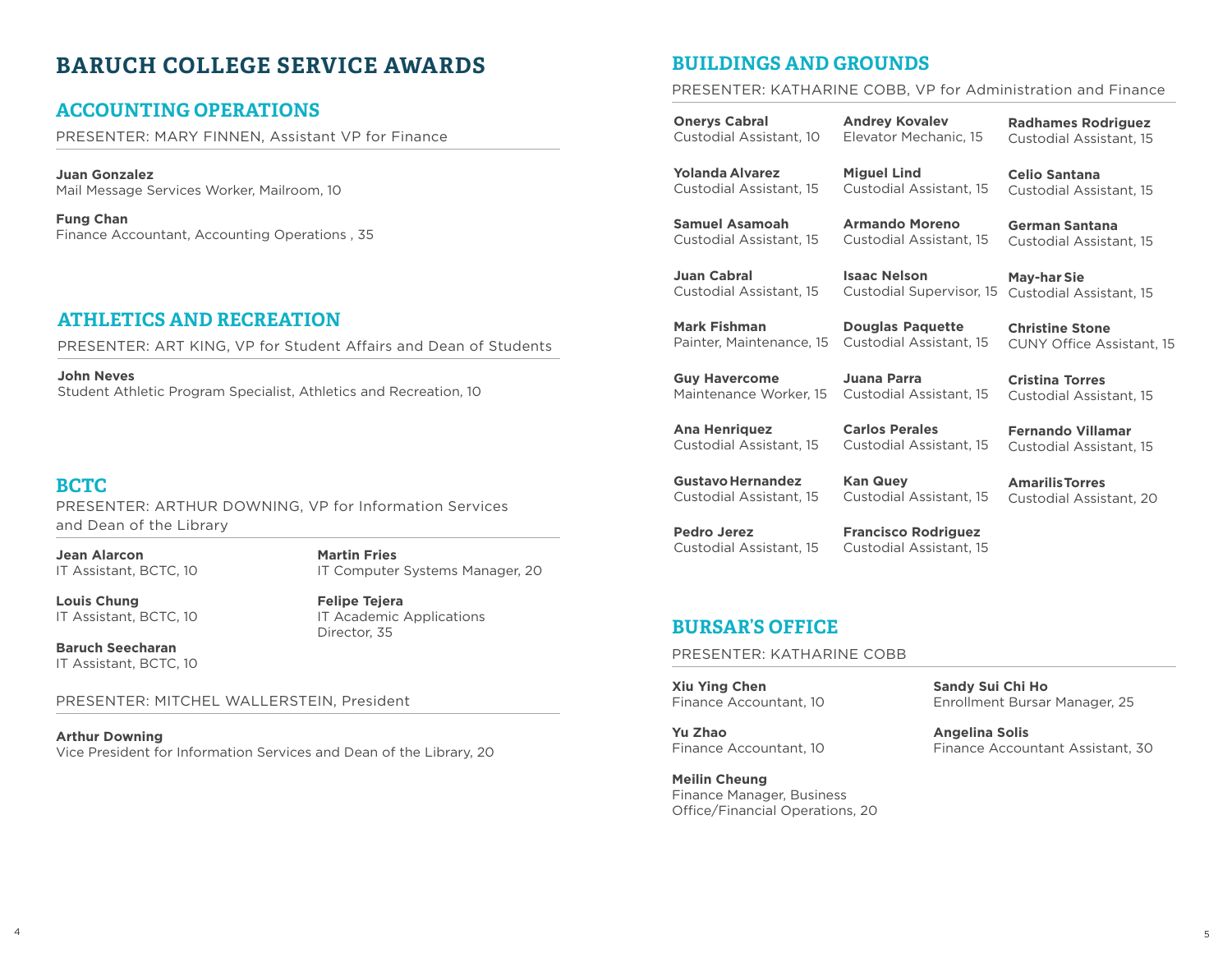## **CAREER DEVELOPMENT CENTER**

PRESENTER: ART KING

**Evelyn Morales** CUNY Office Assistant, 30

## **COLLEGE ADVANCEMENT**

PRESENTER: DAVID SHANTON, VP for College Advancement

**Elizabeth Maglietta** Development Research Manager, 10

**Laura Piil - Cerqua** CUNY Office Assistant, 15

## **COMMUNICATIONS, MARKETING & PUBLIC AFFAIRS**

PRESENTER: KENYA LEE, Chief of Staff

**Jeffrey Danowitz** Communications Marketing Manager, 10

## **COMPTROLLER'S OFFICE**

PRESENTER: MITCHEL WALLERSTEIN

**Katharine Cobb** Vice President of Administration and Finance, 10

PRESENTER: KATHERINE COBB

**Mary Rivers** Assistant Vice President, 10

**Mary Finnen** Assistant Vice President, 35

## **CONTINUING AND PROFESSIONAL STUDIES**

PRESENTER: ANN CLARKSON, Associate Dean

**James Ratigan** Continuing Education Manager, 10

**Karen Gourgey** Academic Center Director, CCVIP, 35

## **LIBRARY**

PRESENTER: ARTHUR DOWNING

**Francis Donnelly** Associate Professor, 10

**Harold Gee** Associate Professor, 10

**Christina Muniz-Facey** CUNY Office Assistant, 15

**Sandra Roff** Professor, 30

## **MARXE SCHOOL OF PUBLIC AND INTERNATIONAL AFFAIRS**

PRESENTER: DAVID BIRDSELL, MARXE DEAN

**Micheline Blum** Distinguished Lecturer, 10

**Hilary Botein** Associate Professor, 10

**Ryan Smith** Associate Professor, 10

**Hector Cordero-Guzman** Professor, 15

**Michael Feller** Distinguished Lecturer, 25

**Jerry Mitchell** Associate Dean, 30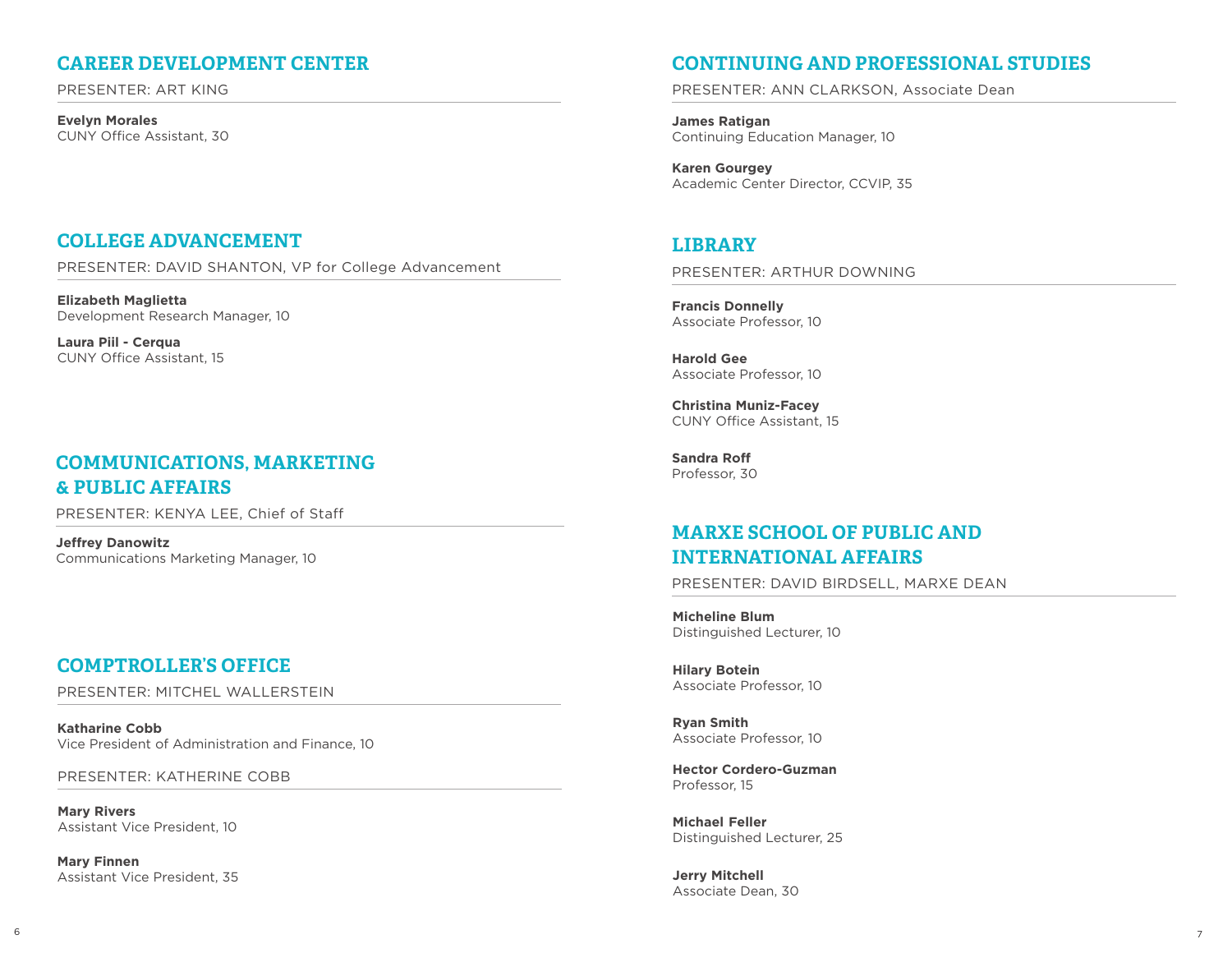## **PROVOST AND SENIOR VICE PRESIDENT FOR ACADEMIC AFFAIRS**

PRESENTER: DAVID CHRISTY, Provost and Senior VP for Academic Affairs

**Abigail Stevens.** Administrative Coordinator, 20

## **PUBLIC SAFETY**

PRESENTER: KATHARINE COBB

**Eric Brady** Campus Security Assistant, 10 **Tracie Nicks** Campus Security Assistant, 15

Campus Security Assistant, 15

Campus Peace Officer, 15

Campus Peace Officer, 20

Campus Peace Officer, 20

Campus Peace Officer, 20

Campus Security Specialist, 20

Campus Public Safety Sergeant, 15

**Joyce Ross-Prescott**

**David Simon**

**Patricia Victor**

**Ovid Forde**

**Josimar Victor**

**George Villon**

**Hector Willie**

**Richard Essien** Campus Peace Officer, 10

**Gemma Hillaire** Campus Peace Officer, 10

**Loc Le**  Campus Peace Officer, 10

**Frantz Sauveur** Campus Security Assistant, 10

**George Verghese**  Purchasing Agent, 10

**Mahalia Carlyle** Campus Peace Officer , 15

**Susan Henry** Campus Peace Officer, 15

**Shirleyer Martin** Campus Peace Officer, 15

## **PURCHASING**

PRESENTER: KATHARINE COBB

**George Verghese** Purchasing Agent, 10 **Denise Ruiz** Purchasing Agent, 35

**Evelyn Cohen** CUNY Office Assistant, 25

## **ENROLLMENT MANAGEMENT AND STRATEGIC ACADEMIC INITIATIVES**

PRESENTER: MARY GORMAN, VP for Enrollment Management and Strategic Academic Initiatives

**Miriam Allen** CUNY Administrative Assistant, 10

**Yessenia Gutierrez-Symby** CUNY Administrative Assistant, 10 **Gloria Paulus** Lecturer, SEEK, 30

**Abdullah Arefeen**

Enrollment Registrar Manager, 30

**Gary Hotko** Academic Testing Specialist, 10

## **UNDERGRADUATE ADMISSIONS**

PRESENTER: MARY GORMAN

**Elaine Cataletto Makak**  Academic Advising Manager, 10

**Rosa Kelley** International Student Manager, 15 **Sharon Ricks** Executive Director, Academic Advising, 30

**Sylvia Lindley Darlington** CUNY Office Assistant, 35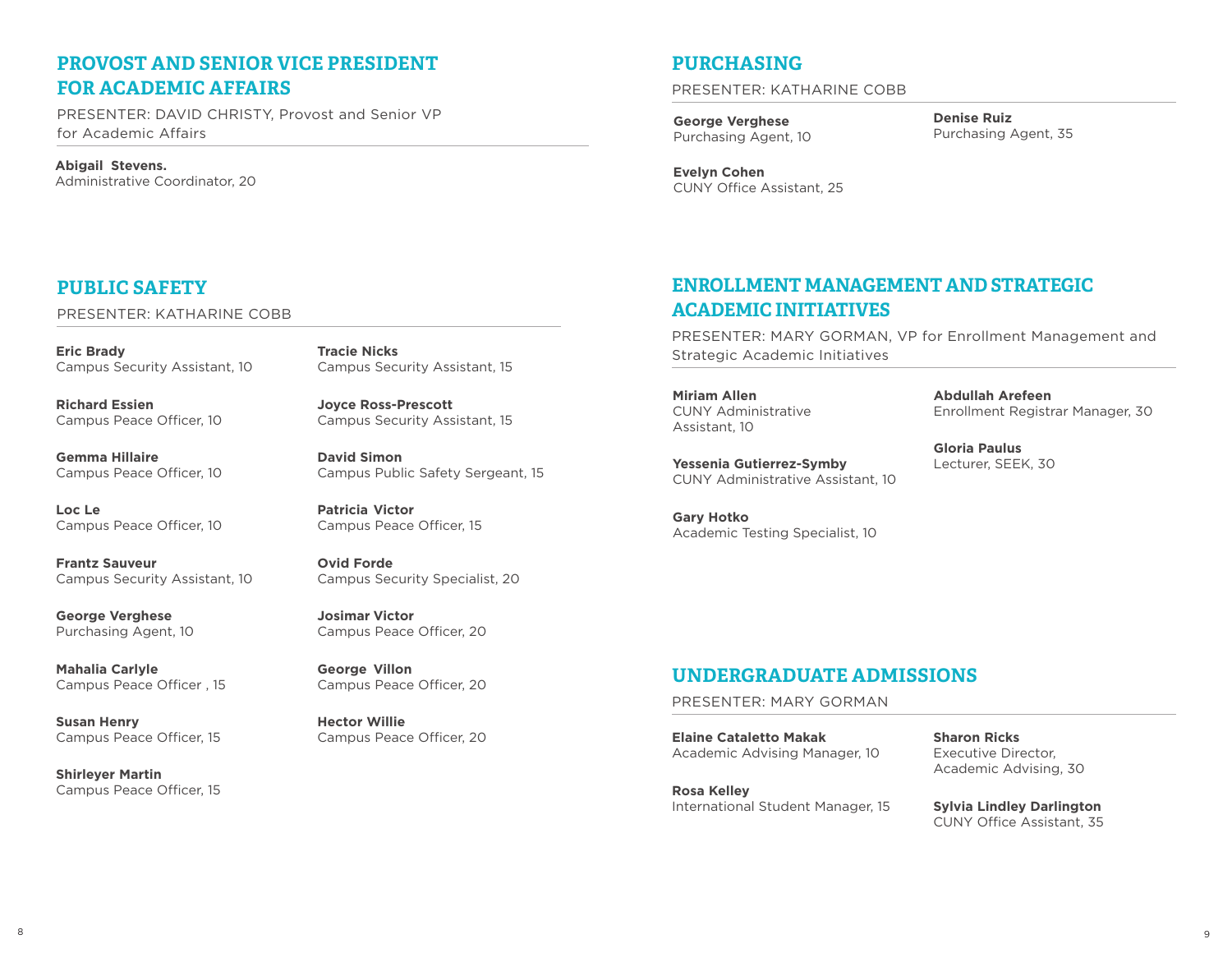## **WEISSMAN SCHOOL OF ARTS AND SCIENCES**

PRESENTER: ALDEMARO ROMERO JR., Dean

#### **Black and Latino Studies**

**Sandra Nieves** CUNY Office Assistant, 15

**Communications Studies**

**Michael Goodman** Professor, 10

**Caryn Medved** Associate Professor, 10

**Richard Wilkins** Associate Professor, 15

#### **Dean's Office**

**Alan Pearlman** Senior College Lab Technician, 15

**Sonya Wahab** Academic Affairs Manager, 20

**Ana Mera-Ruiz** Administrative and Financial Services Specialist, 45

#### **English**

**Gerard Dalgish** Professor, 10

**Ellen Block** Associate Professor, 30

**Tuzyline Allan** Professor, 35

**Harold Brent** Professor, 35

**Frank Cioffi** Professor, 40

**William McClellan** Associate Professor, 45

**Grace Schulman** Distinguished, Professor, 45

#### **Fine and Performing Arts**

**Eric Krebs** Professor, 15

**Philip Lamert** Professor, 30

**Leonard Sussman** Professor, 35

**Andrew Tomasello** Associate Professor, 35

#### **History**

**Charlotte Brooks** Professor, 10

**Johanna Fernandez** Assistant Professor, 10

**Tansen Sen** Professor, 20

#### **Journalism and the Writing Professions**

**Geanne Belton** Professor, 10

**Vera Haller** Associate Professor, 20

**Carl Rollyson** Professor, 30

#### **Mathematics**

**Laurence Kirby** Professor, 10

**Elizabeth Albert** CUNY Administrative Assistant, 15

**Sarah Patterson** Lecturer, 30

**Elena Kosygina** Professor, 35

**Jakob Reich** Associate Professor, 40

#### **Modern Languages and Comparative Literature**

**Ruth Adler** Professor, 10

**Meir Lubetski** Professor, 20

**Esther Allen** Associate Professor, 45

**Olga Casanova** Professor, 45

**Ping Xu** Associate Professor, 45

## **Natural Sciences**

**David Gruber** Associate Professor, 10

**Valerie Schawaroch** Associate Professor, 25

#### **Philosophy**

**Douglas Lackey** Professor, 10

**Sreekumar, Sandeep** Assistant Professor, 10 **Sonia Mcilwain** CUNY Office Assistant, 45

#### **Political Science**

**Mitchell Cohen** Professor, 35

#### **Psychology**

**Mindy Friedman** Associate Professor, 10

**Samuel Johnson** Professor, 10

**Angela Pinto** Associate Professor, 10

**Jennifer Mangels** Professor, 20

**Harold Goldstein** Professor, 30

**Catherine Good** Associate Professor, 30

### **Sociology and Anthropology**

**Kenneth Guest** Professor, 20

**Michael Plekon** Professor, 20

**Glenn Petersen** Professor, 40

**Shelley Watson** CUNY Administrative Assistant, 40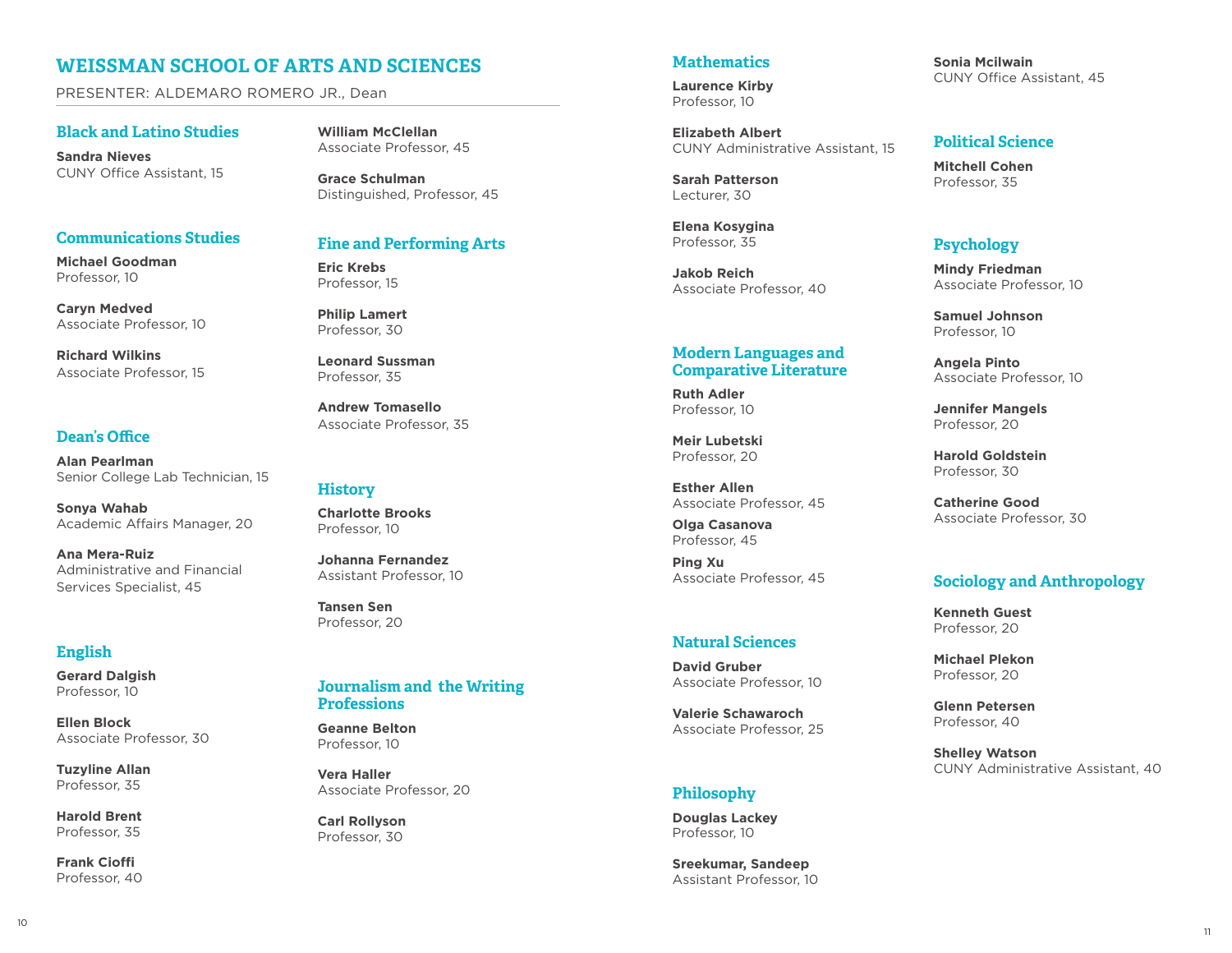## **ZICKLIN SCHOOL OF BUSINESS**

PRESENTER: H. FENWICK HUSS, Willem Kooyker Dean

#### **Allen G. Aaronson Department of Marketing and International Business**

**Lilac Nachum** Professor, 15

**Hirokazu Takada** Professor, 25

#### **Paul H. Chook Department of Information Systems and Statistics**

**Shulamith Gross** Professor, 10

**Nanda Kumar** Associate Professor, 10

**Richard Holowczak** Associate Professor, 15

**Rongning Wu** Associate Professor, 15

**Arie Harel** Associate Professor, 15

**Pai Ma** Associate Professor, 20

**Lawrence Tatum** Associate Professor, 20

**Radhika Jain** Associate Professor, 40

#### **Bert W. Wasserman Department of Economics and Finance**

**Jay Dahya** Associate Professor, 10

**Sebastiano Manzan** Associate Professor, 1

**Edward Malca** Lecturer, Distinguished Scholar, 15

**Joel Rentzler** Professor, 15

**Rui Yao** Associate Professor, 15

**June O'Neill** Professor, 20

**Lin Peng** Professor, 30

**Robert Schwartz** Distinguished, Professor, 35

#### **Dean's Office**

**Gwendolyn Webb** Associate Dean, 30

#### **Graduate Admissions**

**Sandrene Allen** CUNY Office Assistant, 25

**Tracy Ford** Assistant Director, 25

#### **Law**

**Donna Gitter** Professor, 10

**Debbi Kaminer** Professor, 20

**Seth Lipner** Professor, 35

#### **Narendra Paul Loomba Department of Management**

**Satyarth Sethi** Distinguished Professor, 10

**Ta-lung William Chien** Professor, 15

**Tushar Das** Professor, 30

**Naomi Gardberg** Associate Professor, 30

**Young Son** Associate Professor, 30

**Cynthia Thompson** Professor, 30

**Xiaoli Yin** Associate Professor, 30

**Lie Hsu** Associate Professor, 35

#### **Stan Ross Department of Accountancy**

**Steve Lilien** Professor, 10

**Mehmet Ozbilgin** Assistant Professor, 15

**Igor Vaysman** Associate Professor, 15

**Donal Byard** Associate Professor, 45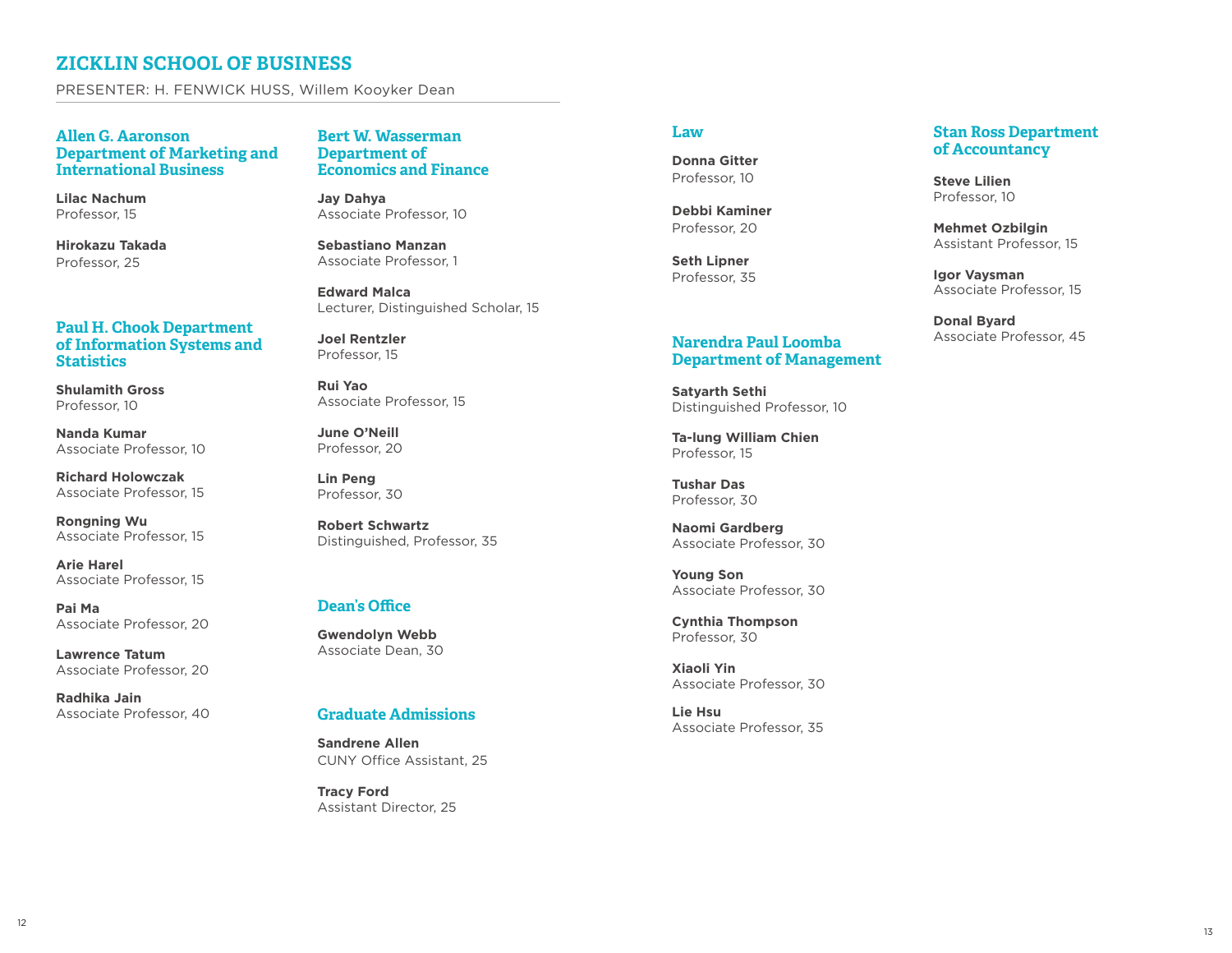# **BARUCH COLLEGE EXCELLENCE AWARDS**

#### **FREDERICK BURKE**

**Director, Graduate Career Management Center** Zicklin School of Business *2017 Baruch College Excellence Award for Collaboration*

#### **MARIA BURGOS**

**Faculty Workload and Systems Manager** Academic Administration *2017 Baruch College Excellence Award for Leadership*

#### **PATRICIA IMBIMBO**

**Acting Associate Dean** Student Affairs *2017 Baruch College Excellence Award for Service to the Baruch Community*

#### **LETICIA NUNEZ**

**Senior Coordinator of Fiscal and Academic Affairs** Marxe School of Public and International Affairs *2017 Baruch College Excellence Award for Process Improvement*

#### **MAUREEN SAMEDY**

**Assistant Director of Academic Advisement** Marxe School of Public and International Affairs *2017 Baruch College Excellence Award for Innovation and Sustainability*

## **MEMBERS OF THE SELECTION COMMITTEE**

#### **Kenya Lee**

Chief of Staff, Office of the President *Employee Engagement Taskforce Co-Chair*

**Evangelina Ocasio** Director, Professional Programs/Corporate Learning and Development *Employee Engagement Taskforce Co-Chair*

**Monique George** Executive Director, Human Resources

**Mei Lin Cheung** Manager, Affiliated Entities Accounting *2016 Baruch College Excellence Award for Service to the Baruch Community*

**Elizabeth Figini**  Director, MBA Programs *2016 Baruch College Excellence Award for Process Improvement* **Melissa Sultana**

Deputy Director, Academic Programs *2016 Baruch College Excellence Award for Collaboration*

**Rosa Kelley** Director, International Student Service Center

*2016 Baruch College Excellence Award for Leadership*

#### **Dennis "DJ" Dolack**

Director, Tools for Clear Speech *2016 Baruch College Excellence Award for Innovation and Sustainability*